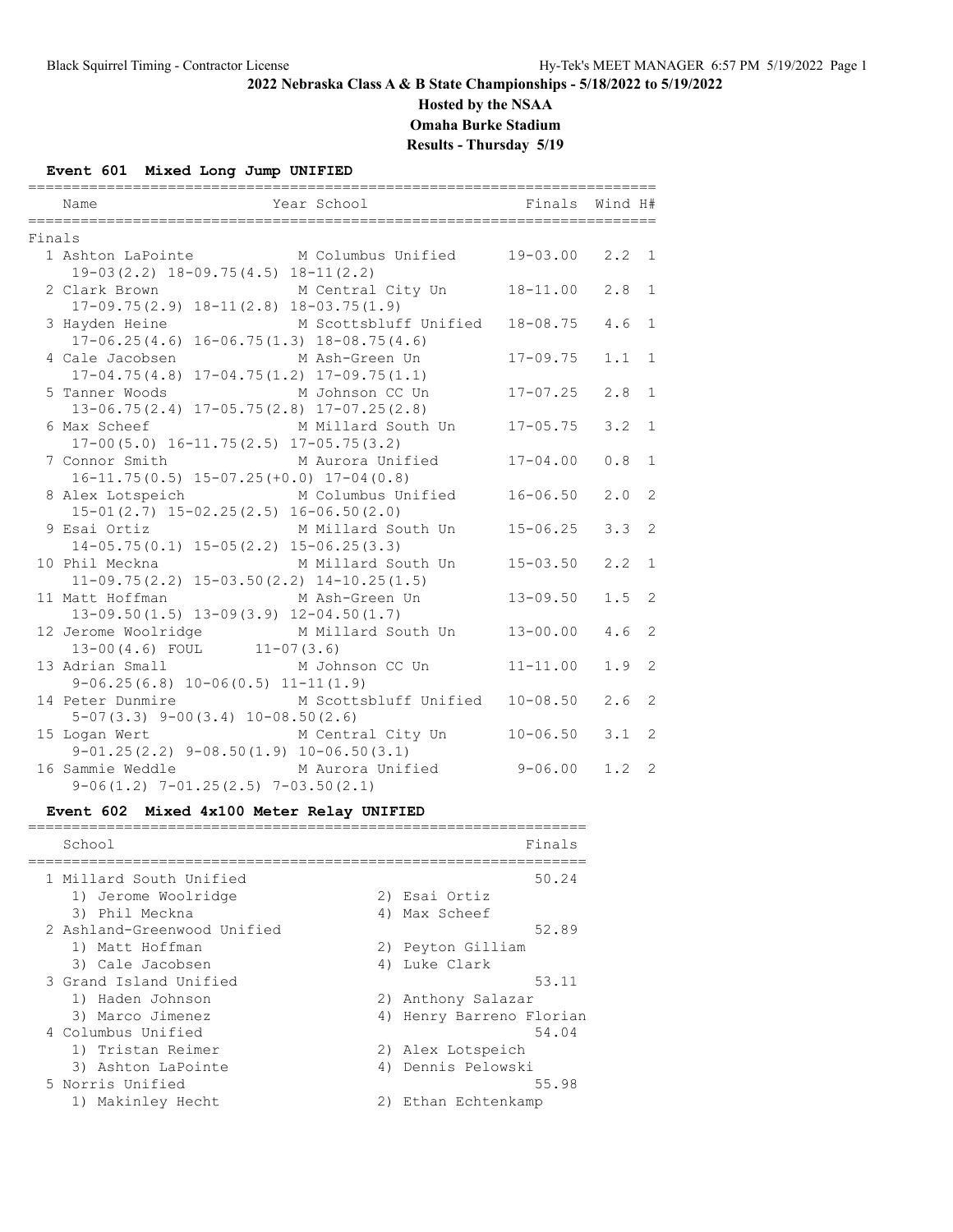**Hosted by the NSAA**

**Omaha Burke Stadium**

**Results - Thursday 5/19**

## **....Event 602 Mixed 4x100 Meter Relay UNIFIED**

| 3) Charlie Johnson               | 4) Carson Broderson |
|----------------------------------|---------------------|
| 6 Papillion LaVista South Unifie | 56.82               |
| 1) Brendon Workman               | 2) Jack Irwin       |
| 3) Thomas Schubert               | 4) Jace Mastra      |
| 7 Omaha Westside Unified         | 56.85               |
| 1) Isaak Mossburg                | 2) Breckin Parra    |
| 3) Doug Schafer                  | 4) Eli Parsonage    |
| 8 Millard West Unified           | 57.16               |
| 1) Kadie Fletcher                | 2) Maddie Fletcher  |
| Will Holzer<br>3)                | Reese Kolar         |

#### **Event 603 Mixed 100 Meter Dash UNIFIED**

| Name                                               | Year School        | Finals                 | Wind H# | =========================== |  |  |  |
|----------------------------------------------------|--------------------|------------------------|---------|-----------------------------|--|--|--|
| 1 Cale Jacobsen                                    | M Ash-Green Un     | 11.82                  | 1.2     | $\mathbf{1}$                |  |  |  |
| 2 Ashton LaPointe                                  | M Columbus Unified | 12.19                  | 1.2     | $\mathbf{1}$                |  |  |  |
| 3 Phil Meckna                                      | M Millard South Un | 12.50                  | 1.2     | 1                           |  |  |  |
| 4 Marco Jimenez                                    | M Grand Island Un  | 12.53                  | 1.2     | $\mathbf{1}$                |  |  |  |
| 5 Jerome Woolridge                                 | M Millard South Un | 12.55                  | 3.6     | $\mathfrak{D}$              |  |  |  |
| 6 Max Scheef                                       | M Millard South Un | 12.65                  | 1.2     | $\mathbf{1}$                |  |  |  |
| 7 Dominic Sander                                   | M Lincoln SW Un    | 12.77                  | 1.2     | $\mathbf{1}$                |  |  |  |
| 8 Esai Ortiz                                       | M Millard South Un | 12.81                  | 3.6     | 2                           |  |  |  |
| 9 Aaron Jividen                                    | M Aurora Unified   | 12.95                  | 1.2     | $\mathbf{1}$                |  |  |  |
| 10 Alex Lotspeich                                  | M Columbus Unified | 13.02                  | 3.6     | $\overline{2}$              |  |  |  |
| 11 Matt Hoffman                                    | M Ash-Green Un     | 13.06                  | 3.6     | 2                           |  |  |  |
| 12 Anthony Salazar                                 | M Grand Island Un  | 13.18                  | 3.6     | 2                           |  |  |  |
| 13 Jace Mastra                                     | M Pap LV South Un  | 13.29                  | 1.2     | $\mathbf{1}$                |  |  |  |
| 14 Jack Irwin                                      | M Pap LV South Un  | 13.71                  | 3.6     | 2                           |  |  |  |
| 15 Michael Bolen                                   | M Lincoln SW Un    | 14.78                  | 3.6     | 2                           |  |  |  |
| 16 Sammie Weddle                                   | M Aurora Unified   | 15.09                  | 3.6     | 2                           |  |  |  |
| Women - CLASS A - Team Rankings - 17 Events Scored |                    |                        |         |                             |  |  |  |
| 1) Lincoln Southwest                               | 89.66              | 2) Fremont             |         |                             |  |  |  |
| 3) Omaha Westside                                  | 67                 | 4) Gretna              |         |                             |  |  |  |
| 5) Lincoln Pius X                                  | 43                 | 6) Elkhorn South       |         |                             |  |  |  |
| 7) Lincoln High                                    | 36                 | 8) Omaha Burke         |         |                             |  |  |  |
| 8) Lincoln East                                    | 32                 | 10) Millard West       |         |                             |  |  |  |
| 11) Pap LV South                                   | 27                 | 12) Millard South      |         |                             |  |  |  |
| 13) Millard North                                  | 21.33              | 14) Lincoln North Star |         |                             |  |  |  |
| 15) Pap-La Vista                                   | 15.16              | 16) Omaha Central      |         |                             |  |  |  |
| 17) Grand Island                                   | 10                 | 17) Kearney            |         |                             |  |  |  |
| 17) Bellevue West                                  | 10                 | 20) Omaha Northwest    |         |                             |  |  |  |
| 21) Columbus                                       | 7                  | 22) Lincoln Northeast  |         |                             |  |  |  |
| 23) Omaha North                                    | $\mathbf 5$        | 24) Omaha Marian       |         |                             |  |  |  |
| 25) Lincoln Southeast                              | 1                  |                        |         |                             |  |  |  |
| Women - CLASS B - Team Rankings - 17 Events Scored |                    |                        |         |                             |  |  |  |
|                                                    |                    |                        |         |                             |  |  |  |
| 1) Elkhorn North                                   | 79.50              | 2) Bennington          |         |                             |  |  |  |
| 3) Arlington                                       | 47                 | 3) Pierce              |         |                             |  |  |  |
| 5) Northwest                                       | 41                 | 6) Norris              |         |                             |  |  |  |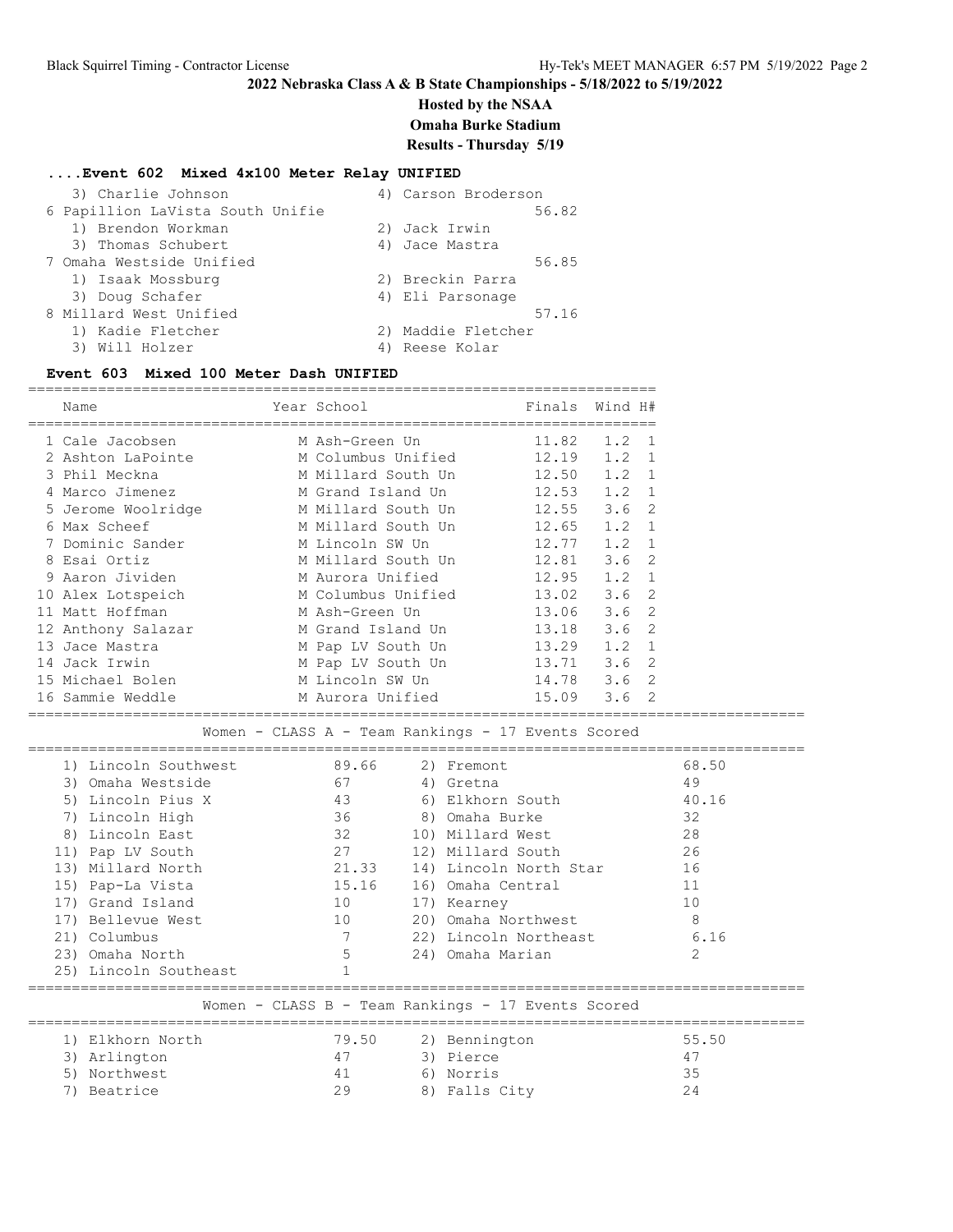**Hosted by the NSAA**

**Omaha Burke Stadium**

# **Results - Thursday 5/19**

### **....Event 603 Mixed 100 Meter Dash UNIFIED**

| 9) McCook            | 22 | 10) York              | 20             |
|----------------------|----|-----------------------|----------------|
| 11) South Sioux City | 19 | 12) Waverly           | 16             |
| 12) Syracuse         | 16 | 12) Scottsbluff       | 16             |
| 12) Lexington        | 16 | 16) Kearney Catholic  | 14.50          |
| 17) Omaha Gross Cath | 14 | 17) Lincoln Christ    | 14             |
| 17) Gothenburg       | 14 | 20) Sidney            | 13.50          |
| 21) Ogallala         | 11 | 22) Ashland-Greenwd   | 10             |
| 22) Gering           | 10 | 24) Milford           | 9.50           |
| 25) Chadron          | 8  | 26) Holdrege          | 7.50           |
| 27) Blair            | 7  | 28) Columbus Lakeview | 6              |
| 28) Cozad            | 6  | 30) Seward            | 5              |
| 30) St. Paul         | 5  | 32) Elkhorn           |                |
| 32) Adams Central    | 4  | 34) West Point Beemer |                |
| 34) Columbus Scotus  | 3  | 34) Wayne High        | 3              |
| 37) Hastings         | 2  | 37) O'Neill           | $\mathfrak{D}$ |
| 39) Broken Bow       |    | 39) Omaha Skutt Cath  |                |
| 39) Auburn           |    | 39) Platteview        |                |
|                      |    |                       |                |

Men - CLASS A - Team Rankings - 17 Events Scored

| 1) Fremont               | 84    | 2) Omaha Central      | 69   |
|--------------------------|-------|-----------------------|------|
| 3) Lincoln East          | 64    | 4) Lincoln Pius X     | 53   |
| 4) Creighton Preparatory | 53    | 6) North Platte       | 45   |
| 7) Millard West          | 41    | 8) Elkhorn South      | 35   |
| 9) Gretna                | 30    | 10) Bellevue West     | 26   |
| 11) Lincoln High         | 23    | 12) Millard North     | 22   |
| 13) Lincoln North Star   | 21.50 | 14) Lincoln Southwest | 21   |
| 15) Pap LV South         | 18    | 16) Kearney           | 1.5  |
| 17) Omaha North          | 12    | 18) Norfolk           | 11   |
| 19) Pap-La Vista         | 5     | 20) Lincoln Southeast | 4.50 |
| 21) Columbus             | 4     | 22) Lincoln Northeast |      |
| 23) Omaha Burke          |       | 24) Millard South     |      |
|                          |       |                       |      |

#### Men - CLASS B - Team Rankings - 17 Events Scored

|     | 1) Sidney         | 66             | 2) Waverly            | 52             |
|-----|-------------------|----------------|-----------------------|----------------|
| 3)  | Norris            | 50             | 4) McCook             | 40.50          |
| 5)  | Aurora            | 34             | 6) St. Paul           | 31             |
|     | Omaha Skutt Cath  | 30             | 7) Lexington          | 30             |
|     | 9) Chadron        | 29             | 10) Columbus Lakeview | 27             |
| 11) | Adams Central     | 26             | 11) Bennington        | 26             |
| 13) | Boone Central     | 25.50          | 14) Wahoo             | 23             |
|     | 15) Platteview    | 20             | 16) Blair             | 15             |
| 17) | Beatrice          | 13             | 17) Scottsbluff       | 13             |
|     | 17) Boys Town     | 13             | 20) South Sioux City  | 11             |
|     | 21) Elkhorn       | 9              | 22) Northwest         | 8              |
|     | 23) Pierce        |                | 23) Lincoln Christ    |                |
|     | 25) Minden        | 6              | 25) Central City      | 6              |
|     | 25) Elkhorn North | 6              | 25) Seward            | 6              |
|     | 29) O'Neill       | 5              | 30) Broken Bow        | 4              |
|     | 30) Cozad         | $\overline{4}$ | 32) Ashland-Greenwd   | 3              |
|     | 32) Alliance      | 3              | 32) Plattsmouth       |                |
|     | 35) Hastings      | 2.50           | 36) York              |                |
|     | 36) Syracuse      | $\overline{2}$ | 36) Auburn            | $\overline{2}$ |